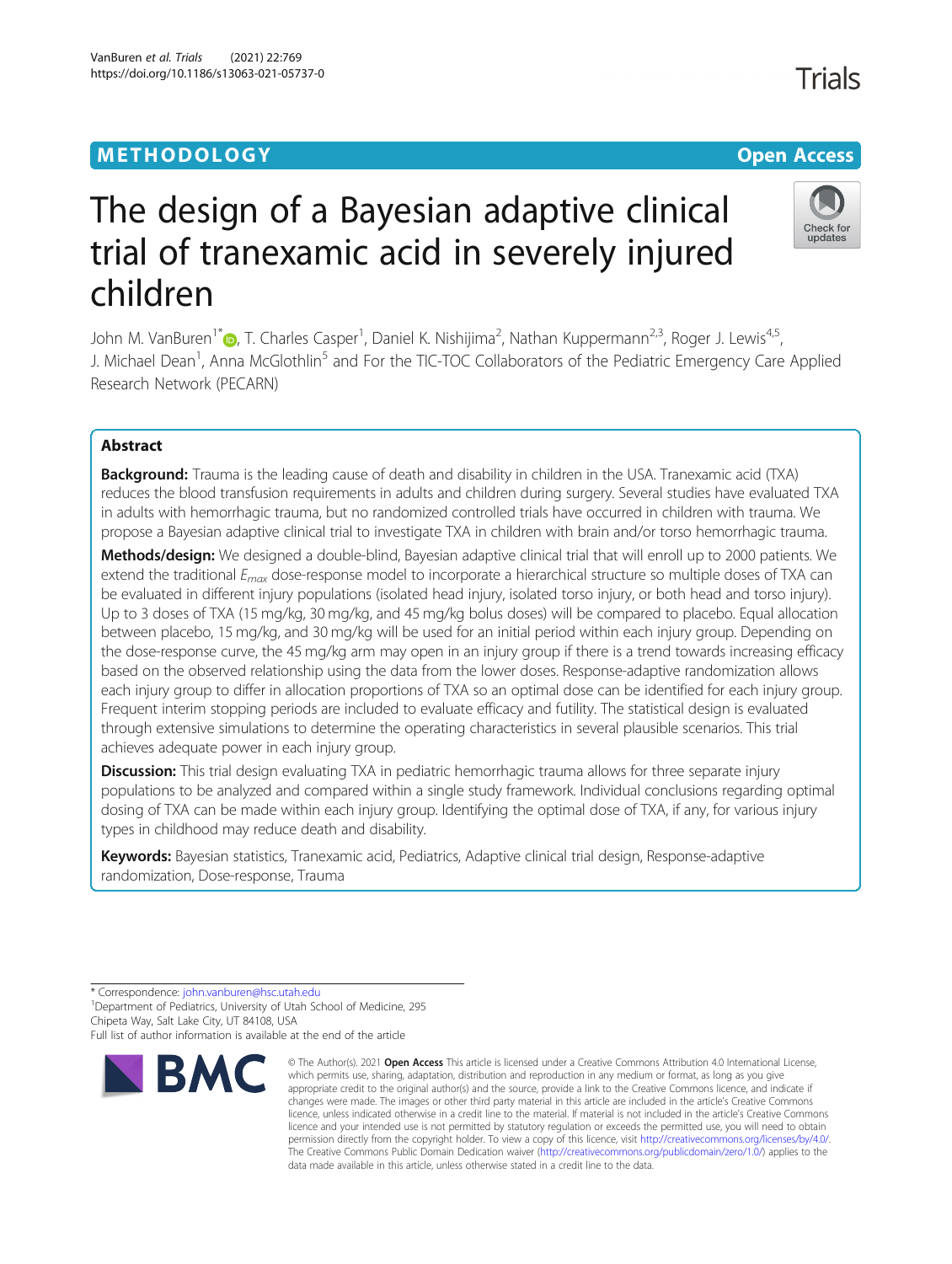# Background

Trauma is the leading cause of death and disability in children in the USA  $[1]$  $[1]$ . In the initial 24 h after injury, hemorrhage is the leading cause of death [[2\]](#page-9-0). Tranexamic acid (TXA) is an antifibrinolytic lysine analog that blocks the conversion of plasminogen to plasmin thereby helping to attenuate bleeding. TXA reduces the blood transfusion requirements in adults and children during surgery  $[3-7]$  $[3-7]$  $[3-7]$  $[3-7]$ . The effectiveness of TXA in the surgical setting led to the Clinical Randomization of an Antifibrinolytic in Significant Hemorrhage (CRASH-2) and CRASH-3 trials, two separate international randomized controlled trials of early administration of TXA to adults with hemorrhagic torso trauma (CRASH-2) and hemorrhagic brain injuries (CRASH-3) [\[8](#page-9-0), [9](#page-9-0)]. In CRASH-2, TXA reduce mortality with no increase in adverse events compared to placebo. In CRASH-3, patients randomized to TXA had lower mortality, but it was not statistically significant. In addition, a post hoc analysis of the CRASH-2 trial demonstrated improved functional outcomes associated with TXA use [[10\]](#page-9-0).

Several challenges exist for studying the efficacy of TXA in children. First, children are different from adults with regard to anatomy, physiology, and metabolism, all of which may affect the efficacy and safety profiles of TXA differently in children than it does in adults, creating uncertainty about the optimal dosing in children. Second, the efficacy and safety of TXA may be different in children with torso/abdominal hemorrhage than in children with brain hemorrhage, and children with both torso and brain hemorrhage (polytrauma) may also respond differently. Because severe hemorrhagic injury is less frequent in children than in adults, conducting separate clinical trials for each hemorrhagic condition in children (isolated brain, isolated torso, and polytrauma injuries) would be inefficient and costly. However, conducting a trial that combines all severe pediatric hemorrhagic injury groups in a single analysis could neglect important systematic differences in treatment effect that may exist between the groups. A pilot study enrolling 31 patients was successfully completed demonstrating the feasibility of patient consent, enrollment, and follow-up procedures  $[11]$  $[11]$ , but a larger study is needed to assess efficacy.

Bayesian adaptive clinical trials have been successfully used to help study rare diseases and infrequent conditions [\[12](#page-9-0), [13\]](#page-10-0). Adaptive designs allow for the features of the study to change in a pre-specified way based on accumulating data during the trial. These approaches are becoming more common, and the FDA has recently released guidance on adaptive designs in industry clinical trials [[14\]](#page-10-0).

The Traumatic Injury Clinical Trial Evaluating Tranexamic Acid in Children (TIC-TOC) trial is a Bayesian adaptive prospective, double-blinded, placebo-controlled, multicenter adaptive trial to assess the efficacy and safety of TXA in children with severe hemorrhagic injury to the brain and/or torso. The trial includes several innovative features designed to improve the efficiency of the trial and address inherent challenges. This trial will test the efficacy of at least two doses of TXA in children with hemorrhagic brain and/or torso injuries. The use of dose-response modeling and response-adaptive randomization allow efficient investigation of several doses, including a staggered approach to initiating the highest dose, which has been successfully performed in other studies [[15,](#page-10-0) [16\]](#page-10-0). Additionally, we will incorporate a hierarchical model that leverages data across the injury groups for efficient estimation and inference. Finally, we propose a novel patient-centered endpoint that captures both the outcome and its trajectory.

#### Methods/study design

The Traumatic Injury Clinical Trial Evaluating Tranexamic Acid in Children (TIC-TOC) study will be a multicenter trial in children with hemorrhagic brain and/or torso injuries. Study drug (TXA or placebo) will be given within 3 h of injury starting with a 30-min bolus dose followed by an 8-h infusion.

The trial will enroll up to 2000 children whose hemorrhagic injuries are classified as "Brain," "Torso," or "Both" at 30–40 academic level 1 trauma centers in the USA. The sample size will be adaptively determined by frequent interim analyses that will be performed after 500, 750, 1000, 1250, 1500, and 1750 patients are randomized. Initially, patients will be randomized equally among three study arms: placebo, TXA 15 mg/kg bolus dose then a 2 mg/kg/h infusion, and TXA 30 mg/kg bolus dose then a 4 mg/kg/h infusion, with the possibility of initiating a TXA 45 mg/kg bolus dose then a 6 mg/ kg/h infusion arm later in the trial based on accumulating data. At each interim analysis, the randomization probabilities will be adjusted to preferentially allocate patients to better performing dosing arms, while the placebo arm probability will stay fixed. The trial will use a Bayesian hierarchical model that allows the estimates of the treatment effect for each of the injury types to be informed by the data accumulated from all injury types. SPIRIT reporting guidelines were used in this manuscript [[17](#page-10-0)].

# Primary outcome measure: the Pediatric Quality of Life Inventory (PedsQL) area under the curve

The Pediatric Quality of Life Inventory (PedsQL) is a survey that assesses various quality aspects of a child's life [\[18\]](#page-10-0). There are different versions based on a child's age to account for development stages. The total score for all age versions ranges from 0 to 100 where higher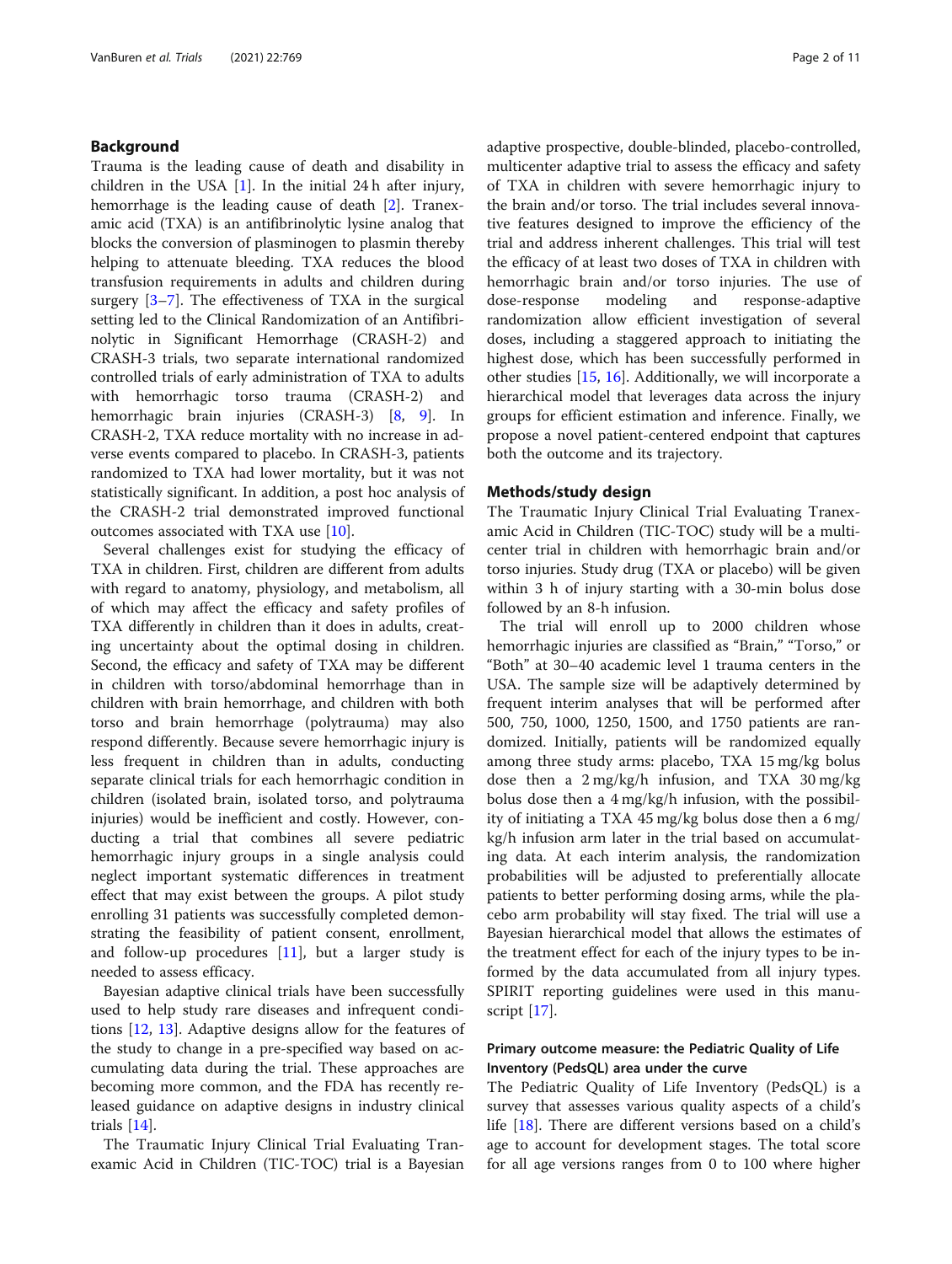scores correspond to a better quality of life, and the instrument has been validated across age groups. In the TIC-TOC study, the PedsQL survey will be administered 1 week, 1 month, 3 months, and 6 months after injury. The primary outcome in the TIC-TOC trial will be the area under the curve (AUC) of these surveys which results in a continuous outcome measure ranging between 0 and 100 [\[19](#page-10-0)]. AUC is commonly used for the analysis of longitudinal quality of life surveys and our approach to the derivation of AUC is similar to published literature [\[20](#page-10-0), [21\]](#page-10-0). All four PedsQL measures (at the various time points) will be used in the calculation of the AUC for the Brain and the Both injury groups. Most patients with Torso injuries are expected to recover by one month, regardless of what treatment the patient receives. For this reason, in the Torso injury group, only the 1 week and 1 month surveys will be included in the primary outcome calculation. The AUC captures both the amount of recovery as well as the rate of recovery within a single measurement. It also allows a varying number of time points across injury groups to be incorporated into a single measure that is comparable across injury groups. The AUC may be calculated in the presence of missing follow-up visit surveys if the PedsQL is observed for at least one timepoint using the trapezoid rule. If only one follow-up PedsQL outcome is observed, that value is assigned to the AUC. For any single timepoint, a difference between PedsQL surveys of 4.5 units has been considered to represent a clinically meaningful difference [[22\]](#page-10-0). We have applied this 4.5 clinically meaningful difference to the AUC outcome as well.

### Statistical model

A dose-response model is used to characterize the relationship between the dose of TXA and outcomes as defined by the PedsQL AUC. The selected model is a hyperbolic  $E_{max}$  model [\[23](#page-10-0)], which is commonly used in dose-ranging studies in all stages of drug development [[24\]](#page-10-0). The model has the distinguishing feature that it is monotonic; thus, higher doses are expected to have greater difference from placebo in average PedsQL AUC values.

The hyperbolic  $E_{max}$  model is typically used within a single population of interest. Since the TIC-TOC trial investigates three distinct, yet related, populations (Brain injury, Torso injury, and Both), we extend the model to accommodate multiple injury types. We introduce a hierarchical structure [\[25](#page-10-0)] to the model that allows inferences to be drawn within each injury group while leveraging data from all patients in the trial. This integration ("borrowing") of information across injury groups is a key feature of the design and is especially critical for the Both injury group because the sample size is expected to be substantially smaller than for the other injury groups. The hierarchical model is specified a priori but the behavior of the model is dynamic in that it will borrow or share more information across injury groups when the observed effects of TXA compared to placebo are similar across injury groups, while the model results in less borrowing and more independent estimates when there is a more heterogeneous result observed. In addition, this borrowing reduces the overall probability of making at least one false claim of success under the scenario in which none of the injury groups has true benefit (the global null). When there is no effect of TXA in any injury group, the borrowing mitigates the impact of spurious results within a particular arm of an injury group. A benefit of the hierarchical model is a greater precision of estimates and better decisions regarding benefit of TXA in each injury type [[25\]](#page-10-0). Details of the statistical model, including prior distributions, are provided in the [supplement](#page-9-0) (Adaptive Design Report).

All inferences about the primary outcome will be based on this prespecified model, which will be periodically updated as described below using a Bayesian framework as data accrues during the trial. Probabilities derived from this model will guide all adaptive decisions within each injury type, including the response-adaptive randomization, the evaluation of pre-specified stopping rules, and whether to open a higher dose arm. The adaptive design rules are described below.

#### Response adaptive randomization

Response-adaptive randomization allows the proportion of patients allocated to the different dosage arms to change throughout the trial based on accumulating data. There are different methods and algorithms used to implement response-adaptive randomization; our method is similar to that described in Trippa et al. [[26\]](#page-10-0). From the statistical model, we determine which dose is estimated to have at least 80% of the treatment effect  $(ED_{80})$ attributable to the maximum dose (i.e., 45 mg/kg). The randomization probabilities within each injury type will be proportional to the probability that each dose is the  $ED_{80}$  within that injury type. By targeting the  $ED_{80}$ , the algorithm will tend to back away from the highest dose whenever a lower dose is available that maintains most of the treatment effect of the higher dose. This strategy helps minimize the number of children exposed unnecessarily to high doses.

Response-adaptive randomization is implemented starting after 500 total patients have been enrolled. After that, the proportions allocated to each arm within each injury are updated every time an additional 250 patients have been enrolled (i.e., after 500, 750, 1000, 1250, 1500, and 1750 patients). The allocation proportions across arms can differ between the injury groups. Only individuals who have an observed outcome will contribute to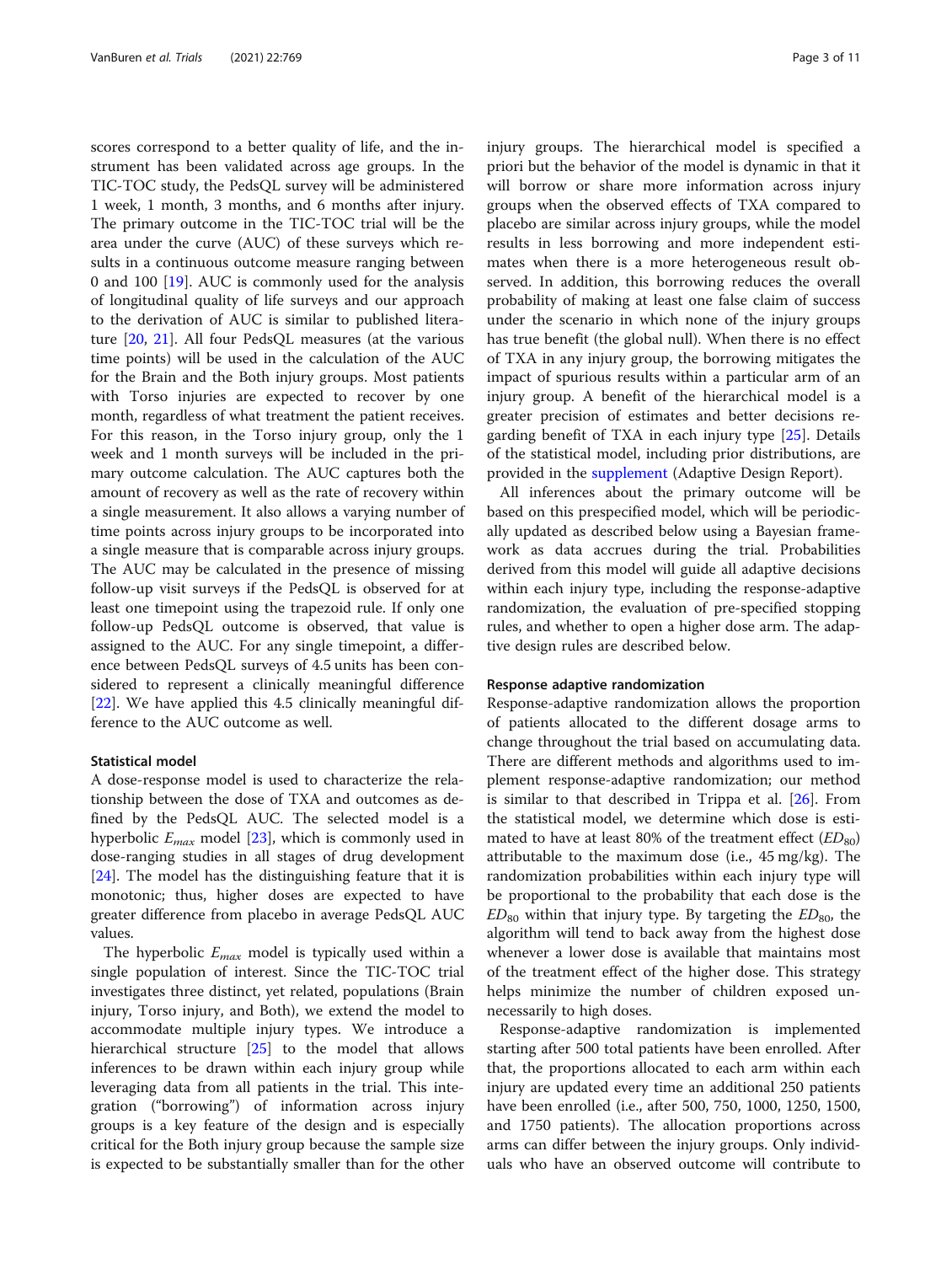the response adaptive randomization. This means that recently randomized patients without an observed outcome will not contribute when the study reaches the interim sample size (e.g., 500), but will contribute their information to the following interim analysis assuming they have an observed outcome at that point. Because this study is conducted in a blinded fashion and study drug is given over 8 h, patients who were randomized to an arm that is suspended will have completed treatment by the time the allocations are updated and will not be notified of the suspension.

An additional constraint is applied to prevent the algorithm from assigning patients to underperforming doses. Within any injury group, if the randomization allocation probability drops below 10% for a given dose, that dose is temporarily dropped from the randomization sequence for that injury group. At future interim looks, it is possible that a dropped dose could re-enter the allocation proportions based on the additional accumulating data. The placebo arm is forced to remain in the study and is not allowed to be dropped. If the response-adaptive randomization results in only two arms being used at a single time within an injury group, the allocations are forced to be 50% placebo and 50% to the TXA dose being used. Otherwise, the placebo arm allocation probability is fixed at 33% throughout the trial.

## Adding the high dose

A common concern in drug development is that too narrow of a dose range is explored, which limits the selection of doses to continue on to the later phase trials [\[27](#page-10-0)]. If too low of a dose is selected, this mistake increases the risk of failure as the full potential of the drug is not considered. The exploration of higher doses needs to be appropriately balanced with any safety concerns. Although TXA has been demonstrated to be safe in other populations, the TIC-TOC trial will start enrolling in each injury group with three arms (placebo [0 mg/kg], TXA 15 mg/kg, and 30 mg/kg). Within a single injury group, we will add a 45 mg/kg arm of TXA if both of the following conditions are met for that injury group:

- There is at least a 50% posterior probability that the model-estimated difference in AUC between the 45 mg/kg arm and placebo is greater than or equal to 4.5 quality of life units for that injury group (the minimum clinically meaningful difference) based on extrapolating the results seen in the 15 mg/kg and 30 mg/kg arms, and
- There are no safety concerns for a higher dose identified by the Data and Safety Monitoring Board based on current data.

If the 45 mg/kg dosing arm is opened within an injury group, the initial randomization probability for that dose will be capped at no more than 20% until the probabilities are re-evaluated at the next interim look. This cap is instituted to ensure that preliminary safety data can be collected on the 45 mg/kg arm within an injury group before a larger proportion of patients is randomized to that dose. After the 45 mg/kg dosing arm has been initiated for at least one interim period, the maximum allocation proportion for the 45 mg/kg arm increases to 50%.

## Stopping rules and decision boundaries

The final analysis for each injury type does not occur until after all enrolled patients in that injury type have reached the last PedsQL survey timepoint. At the final analysis, an injury group will be meeting the criteria for efficacy if there is sufficiently high probability that the dose-response model has a positive slope. We will use the probability that each dose has at least 80% of the treatment effect  $(ED_{80})$  attributable to the maximum dose when updating the allocation sequence. However, for the final analysis, our goal is to evaluate whether there is an efficacy signal of TXA as a whole which is why we evaluate the slope of the curve.

An injury group may stop enrollment early either for reaching a sample size cap (1600, 900, and 300 patients, respectively for the Brain, Torso, and Both groups), for futility, or for the expectation of success. Stopping for efficacy and futility will be considered after 1000 patients are enrolled and after each additional 250 patients thereafter (i.e., after 1000, 1250, 1500, 1750, and 2000 [maximum sample size] total patients are enrolled). When an injury group stops for efficacy or futility, the official analysis will be performed once all patients randomized in that injury group have reached their last follow-up period. At that point, the data will be locked and the final analysis for the injury group will be performed with all new accumulated data (even from other injury groups).

From the model, we compute the posterior probability of a positive treatment effect within each injury group. This probability is evaluated against the boundaries in Table 1. For example, after 1000 patients have been

Table 1 Boundaries of posterior probabilities of efficacy for stopping accrual and for final analysis decisions

| Total          | <b>Brain</b>    |                 | Torso           |                 | <b>Both</b>     |                 |  |
|----------------|-----------------|-----------------|-----------------|-----------------|-----------------|-----------------|--|
| sample size    | <b>Efficacy</b> | <b>Futility</b> | <b>Efficacy</b> | <b>Futility</b> | <b>Efficacy</b> | <b>Futility</b> |  |
| 1000           | 0.990           | 0.050           | 0.980           | 0.050           | 0975            | 0.050           |  |
| 1250           | 0.990           | 0.100           | 0.980           | 0.100           | 0975            | 0.100           |  |
| 1500           | 0.990           | 0150            | 0.980           | 0.150           | 0975            | 0.150           |  |
| 1750           | 0.990           | 0.200           | 0.980           | 0.200           | 0975            | 0.200           |  |
| Final analysis | 0.981           | 0.250           | 0.978           | 0.250           | 0975            | 0.250           |  |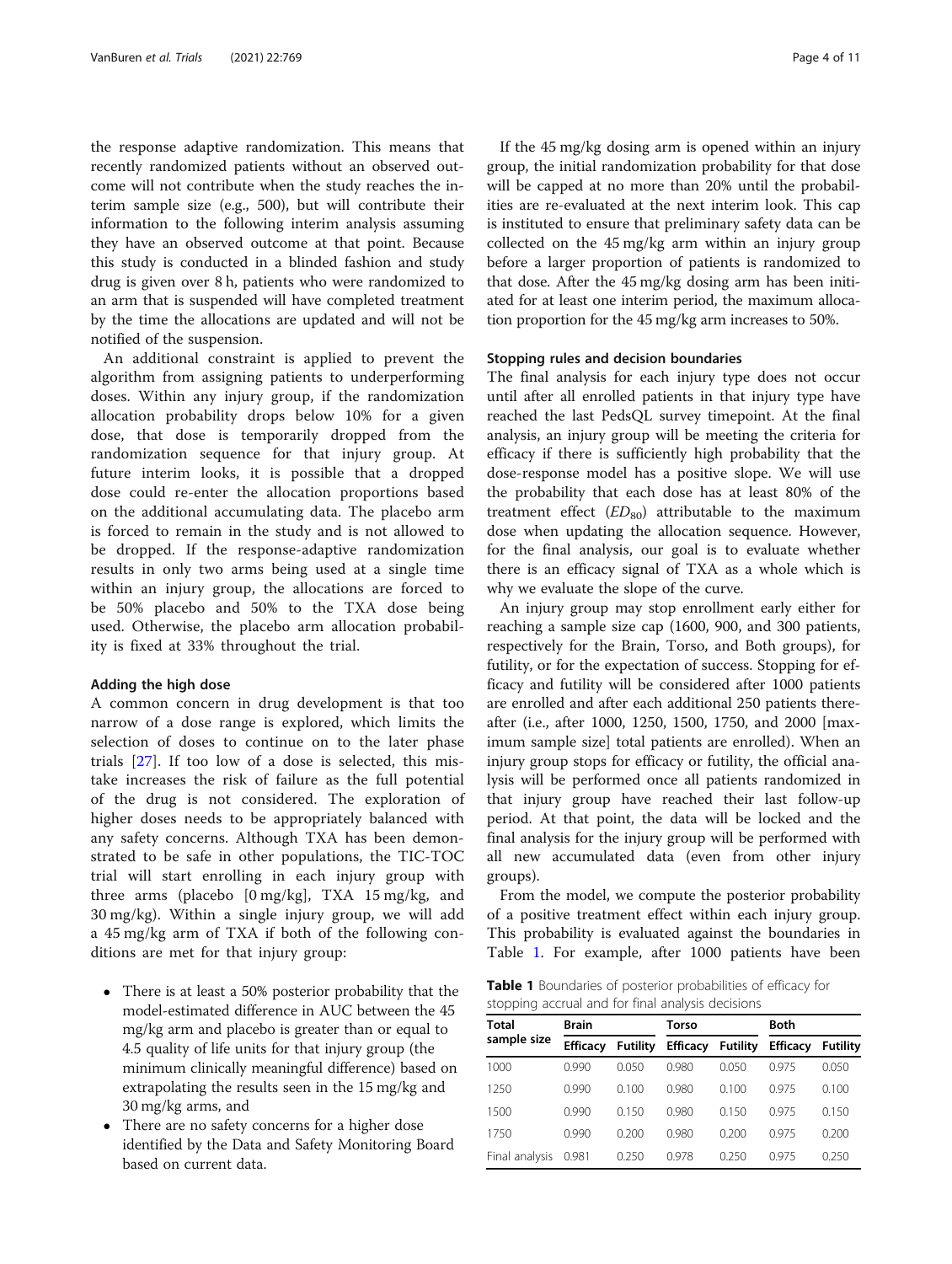randomized, the Torso group may stop accrual for expected success if the probability of a positive treatment effect at the current sample size is at least 0.980 or stop for futility if the probability of a positive treatment effect at the current sample size is lower than 0.05.

The stopping boundaries were selected a priori to control for the probability of a false positive conclusion within an injury type below 2.5% (one-sided) under the global null scenario (no effect in the Brain, Torso, nor Both injury groups), which was verified through simulation. When a stopping boundary is crossed, recruitment is stopped for that injury group, and the patients currently enrolled in that injury group continue to have follow-up until all individuals in that group have been evaluated at all follow-up time periods. Due to the infrequency of patients in the Both injuries group, if both the Brain and Torso injury groups stop enrollment for any reason, we will stop recruitment in the Both injuries group regardless of the current effect size. This is to prevent the trial from continuing for an infeasible amount of time. For similar reasons, if either the Brain injury group or the Torso injury group meet stopping boundaries, the remaining enrolling injury groups are limited to a maximum sample size cap (to not excessively prolong the study). Based on clinical knowledge about the proportions that these injuries occur (assumed to be 60% Brain injuries, 30% Torso injuries, 10% Both injuries), the maximum sample size for the Brain, Torso, and Both groups are set to 1600, 900, and 300 patients, respectively. These caps allow for fluctuation in the assumed injury distribution since the maximum total sample size stays fixed at 2000 patients.

#### Final analysis of the both group

Due to the lower prevalence of children with both head and torso injuries, we do not expect that the trial will have sufficient power to detect benefit in this group on its own at interim analyses at the assumed effect sizes of TXA, even with the hierarchical model. At the end of the trial, if both the Brain and Torso groups are shown to be efficacious and the Both group has not yet crossed a stopping boundary, a separate hyperbolic  $E_{max}$  model will be performed on the Both injury group. For this model, informative priors will be constructed using the estimates obtained in the Brain and Torso groups. Additional details are provided in the [supplement](#page-9-0) (Adaptive Design Report).

## Simulations

To evaluate the behavior of the adaptive design, we performed computer simulations of the trial across a range of plausible scenarios. We created a set of hypothetical dose-response relationships for PedsQL AUC for each injury type. For each of the scenarios displayed in Fig. [1](#page-5-0), we simulated 5000 trials. In each trial, we generated PedsQL AUC scores according to the truth for the scenario and had the computer conduct the design as specified above. This process was repeated, and the behavior of each "virtual trial" was tracked, including the number of patients assigned to each dose within each injury type, when accrual was stopped and the reason, and the selected dose, if any, for each injury type. These operating characteristics were then summarized across all simulated trials for each scenario.

The effect sizes for the Brain, Torso, and Both groups are shown in their respective columns. The lines plotted display the treatment effect (the difference between each dose and placebo). Flat lines at 0 indicate the null effect (i.e., no difference between TXA and placebo) and is represented in scenario 1. Scenarios 2 through 4 indicate varying levels of efficacy of TXA. Scenarios 5 through 8 represent mixed situations and are used to understand the impact of the hierarchical model when TXA is efficacious in at least one injury group but not in at least one other. Scenario 9 represents a situation where TXA is harmful in one injury type and efficacious in the other two.

# Operating characteristics

Using these stopping boundaries, the following operating characteristics were determined through simulation among nine scenarios. For our simulations, power was defined within an injury group as the probability of successfully identifying TXA is superior to placebo when that is the case based on the estimated dose response curve. Due to the borrowing of information across injury groups, the thresholds are more liberal (lower thresholds) compared to traditional boundaries. This is because it is more difficult to reject the null hypothesis with the borrowing unless you are seeing a large signal in one injury group or a consistently positive signal across all three injury groups (i.e., the borrowing smooths out spurious results within a particular arm of an injury group). The one-sided type I error rate is preserved in the Brain (2.1%), Torso (2.2%), and Both (1.4%) injury groups under the null scenario.

Under the hypothesized effect size (scenario 2), there is 94.9% power in the Brain group, 82.9% power in the Torso group, and 64.4% power in the Both group to detect a difference in PedsQL AUCs between placebo and TXA. The operating characteristics of the other scenarios can be seen in Table [2](#page-6-0).

The probability of stopping the entire trial at each interim look assessing futility and efficacy are also displayed (meaning all three injury groups have stopped enrollment). Under the null scenario, there is a 91% chance that the trial will continue to enroll 2000 patients and approximately a 20% chance in each injury group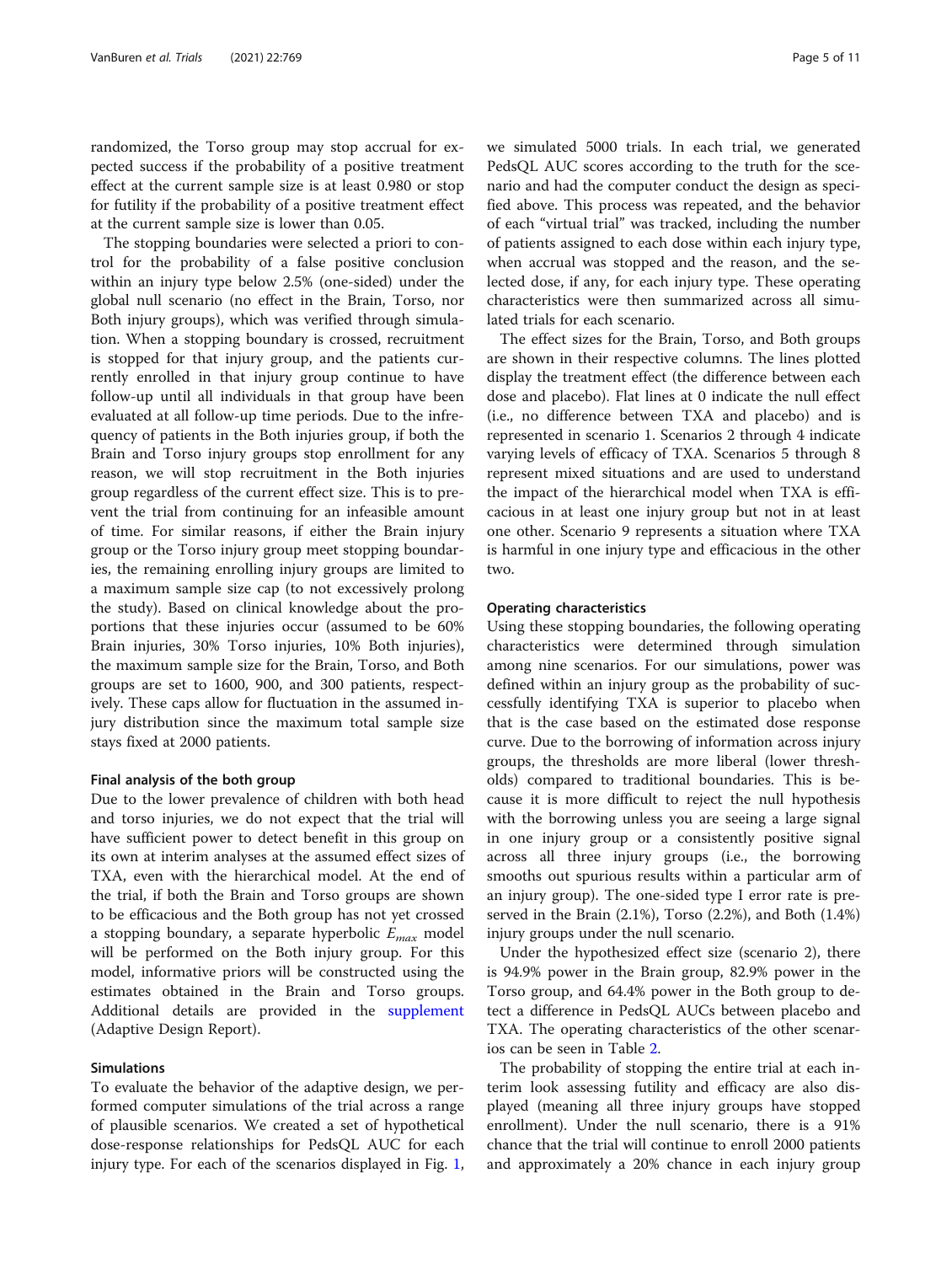<span id="page-5-0"></span>

that the 45 mg/kg arm will be opened. Under the hypothesized effect (scenario 2), the probability of stopping at each interim look ranges between approximately 15% and approximately 25%. There is a 64% to 74% probability in each injury group that the 45 mg/kg dosing arm will be opened. In scenario 3, there are varying effects of TXA across the injury groups. As seen in Fig. 1, in this

scenario, TXA is less efficacious in the Torso group compared to the Brain and Both groups. This corresponds to a substantial decrease in power for the Torso group and only a minor decrease in power in the Brain group. The inability to claim benefit in the Torso group also results in a decrease in power for the Both group (due to the hierarchical model). In the settings where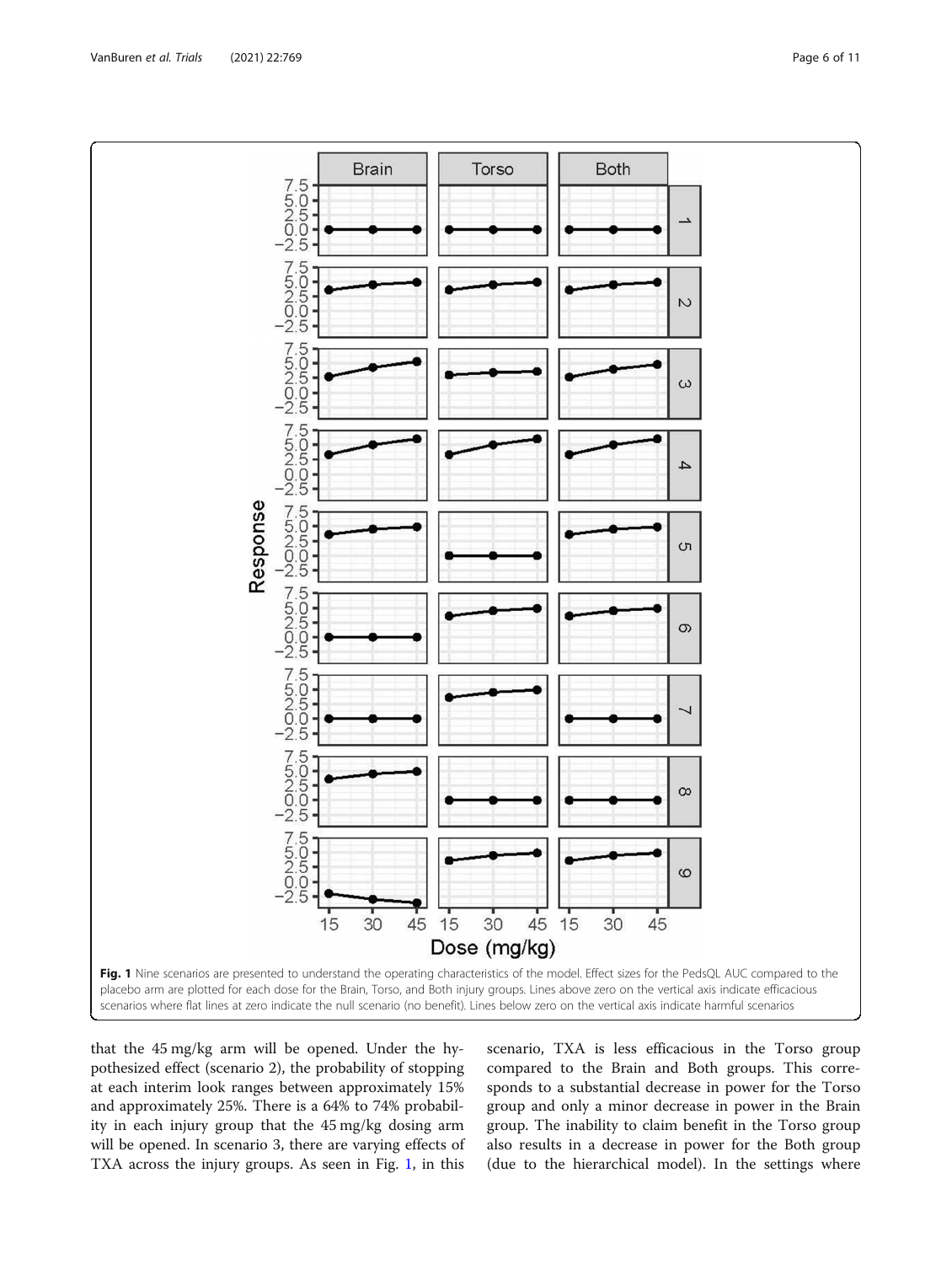<span id="page-6-0"></span>Table 2 Operating characteristics of nine different scenarios

| Scenario       | Power                    |              |                   | Probability of stopping the entire trial at specific interim looks |       |       |       |       | Probability of opening 45 mg/kg dose |              |       |
|----------------|--------------------------|--------------|-------------------|--------------------------------------------------------------------|-------|-------|-------|-------|--------------------------------------|--------------|-------|
|                | $\textsf{Brain}^\dagger$ | $T$ orso $†$ | Both <sup>†</sup> | 1000                                                               | 1250  | 1500  | 1750  | 2000  | <b>Brain</b>                         | <b>Torso</b> | Both  |
|                | 2.1%                     | 2.2%         | 1.4%              | 0.3%                                                               | 1.8%  | 2.5%  | 4.4%  | 91.0% | 21.5%                                | 20.6%        | 21.7% |
| 2              | 94.9%                    | 82.9%        | 64.4%             | 16.9%                                                              | 22.5% | 19.8% | 15.9% | 24.8% | 73.9%                                | 70.7%        | 63.9% |
| 3              | 92.3%                    | 64.6%        | 52.4%             | 10.1%                                                              | 15.2% | 15.9% | 16.7% | 42.1% | 72.5%                                | 65.0%        | 65.1% |
| $\overline{4}$ | 97.0%                    | 89.0%        | 73.1%             | 23.8%                                                              | 27.8% | 20.3% | 14.3% | 13.7% | 79.3%                                | 76.1%        | 68.7% |
| 5              | 92.5%                    | 5.0%         | 39.0%             | 2.1%                                                               | 4.2%  | 5.6%  | 18.2% | 69.9% | 67.3%                                | 35.5%        | 59.8% |
| 6              | 4.4%                     | 65.9%        | 30.5%             | 0.9%                                                               | 2.4%  | 4.6%  | 5.4%  | 86.6% | 30.4%                                | 63.4%        | 56.4% |
|                | 3.2%                     | 61.0%        | 3.2%              | 0.9%                                                               | 2.2%  | 4.2%  | 5.9%  | 86.9% | 27.0%                                | 57.7%        | 30.6% |
| 8              | 90.6%                    | 4.3%         | 5.3%              | 1.9%                                                               | 4.0%  | 5.6%  | 11.4% | 77.2% | 64.7%                                | 31.6%        | 34.7% |
| 9              | $0.0\%$                  | 71.4%        | 24.7%             | 3.5%                                                               | 11.6% | 18.6% | 20.1% | 46.1% | 9.4%                                 | 53.0%        | 41.2% |

<sup>†</sup>Italicized cells indicate the one-sided type I error rate in those scenarios. Bolded cells indicate the postulated scenario

TXA is more efficacious than hypothesized (scenario 4), the power greatly increases for identifying benefit in the Torso and Both injury groups and there is a larger likelihood that the trial will stop early. Due to the borrowing of information across the injury groups, the one-sided type I errors are mildly inflated in scenarios when there is an effect in at least one group and no effect in at least one other group (scenarios 5 through 8). In the scenario where there is a harmful effect in the Brain group but efficacious in Torso and Both, we have less than a 0.1% chance that we conclude TXA is efficacious in the Brain injury group (scenario 9). The Torso group maintains adequate power (71.4%) to detect an effect of TXA. This scenario demonstrates how borrowing is reduced when the observed effects are conflicting.

### Expected sample sizes by injury group and dose

Due to the response-adaptive randomization, the proportions of patients in each study dosing arm change based on the accumulating data. For each simulated trial,

we record the sample size per dose at the time that an injury group stops accrual. The median sample size for each study arm within each injury group is displayed for the hypothesized scenario (scenario 2) in Fig. 2. The bars extending from each median display the 10th and 90th percentile sample sizes among the simulations. Because response adaptive randomization does not begin until 500 patients have been randomized, there is a minimum number of patients that are expected to be observed for the placebo, 15 mg/kg, and 30 mg/kg dosing arms in the three injury groups, regardless of the effect size. In the hypothesized scenario, the assumed effect sizes are 3.6 units (15 mg/kg), 4.5 units (30 mg/kg), and 4.9 units (45 mg/kg), so that the ED80 would be the minimum dose that results in an effect size of at least 3.9 quality of life units in AUC (i.e., 4.9 effect size at  $45 \text{ mg/kg}$  \* 80% effectiveness = 3.9 quality of life threshold). In this case, the 30 mg/kg dose would be the correct ED80 in each injury group. As expected and demonstrated in Fig. 2, the response-adaptive randomization favors the 30 mg/kg arm.

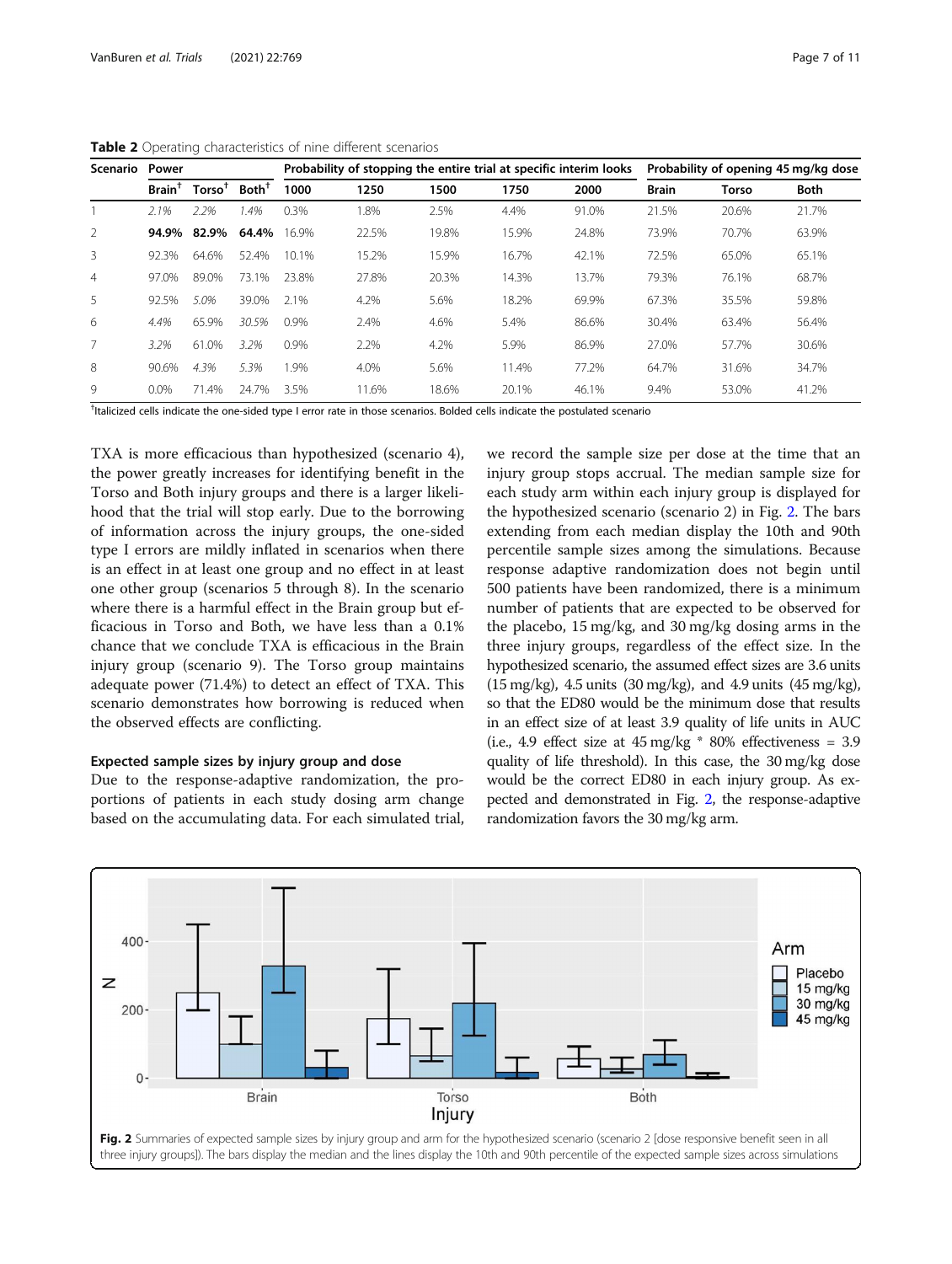Figure 3 displays the average sample sizes under the null scenario (scenario 1). The adaptive randomization tends to apply roughly equal allocation across the dosing arms. Even though the 45 mg/kg dosing arm is opened in approximately 20% of the null simulations as seen in Table [2](#page-6-0), very few patients are actually allocated to the 45 mg/kg dosing arm. This is partly due to the restrictions that are placed on the allocation probabilities to the high dose once it is introduced.

# **Discussion**

The TIC-TOC trial will provide an important addition to medical research for the treatment of children with hemorrhagic injuries. Although there are substantial data regarding the effectiveness of TXA for mitigating bleeding in both adults and children during surgery [\[3](#page-9-0)–[7](#page-9-0)], and a mortality benefit of TXA for adults with hemorrhagic torso [\[8](#page-9-0)] and brain injuries [\[9\]](#page-9-0), there have been no clinical trials of TXA for injured children. This critical gap in knowledge has substantial implications. If TXA were found to be efficacious in children with hemorrhagic injuries, it would likely be a safe, inexpensive adjunct in the management of injured children worldwide. If not found to be efficacious, or if safety issues outweighed its benefits, TXA should not be used for routine care of children with hemorrhagic injuries.

This trial design offers solutions to the unique challenges of investigating TXA in injured children by making the most efficient use of valuable patient resources to answer several research questions. These include whether TXA provides benefit in three different injury groups, and which dose should be used in this setting. The incorporation of early stopping rules allows enrollment to end within an injury group once the research question has been answered or is futile.

A traditional clinical trial might either limit enrollment to a single injury type, or would pool data together across injury types, assuming a common treatment effect. Our Bayesian adaptive design incorporates a statistical model that will provide a distinct treatment effect estimate for each injury type that leverages data for all injury types, to the extent that the treatment effects are similar. Our hierarchical model considers the three injury types to be unordered groups. A more sophisticated model might be conceived that better reflects the nature of the groups, that is, that the Both group overlaps the Brain and Torso groups. Designing the study with the Bayesian framework allows for easy interpretation of the study results compared to what is typically provided by frequentist analyses [[28\]](#page-10-0).

The response-adaptive randomization provides a more ethical approach because patients within the trial are more likely to be assigned to the study arm that appears to be more efficacious at the time. There have been simulation studies that suggest that response-adaptive randomization has limitations and unintentional consequences to the study design. However, this has been predominantly in two-arm trial settings in which the control arm allocation is allowed to decrease or when appropriate tuning parameters are not chosen [[29](#page-10-0)–[31](#page-10-0)]. Trippa et al. [[26\]](#page-10-0) demonstrate that response-adaptive randomization can require fewer overall patients compared to a fixed design while maintaining a certain level of statistical power. A detailed discussion and simulation study showing the benefit of response-adaptive randomization in scenarios like what is used in the TIC-TOC study design can be found elsewhere [[32](#page-10-0)]. The investigators of that study compared various versions of response-adaptive randomization previously published and discuss the effect response-adaptive randomization has on power, sample size, and arm selection. Another limitation of response-adaptive randomization is the presence of time trends. In particular, if there is a time effect for the treatment of patients, then decisions made

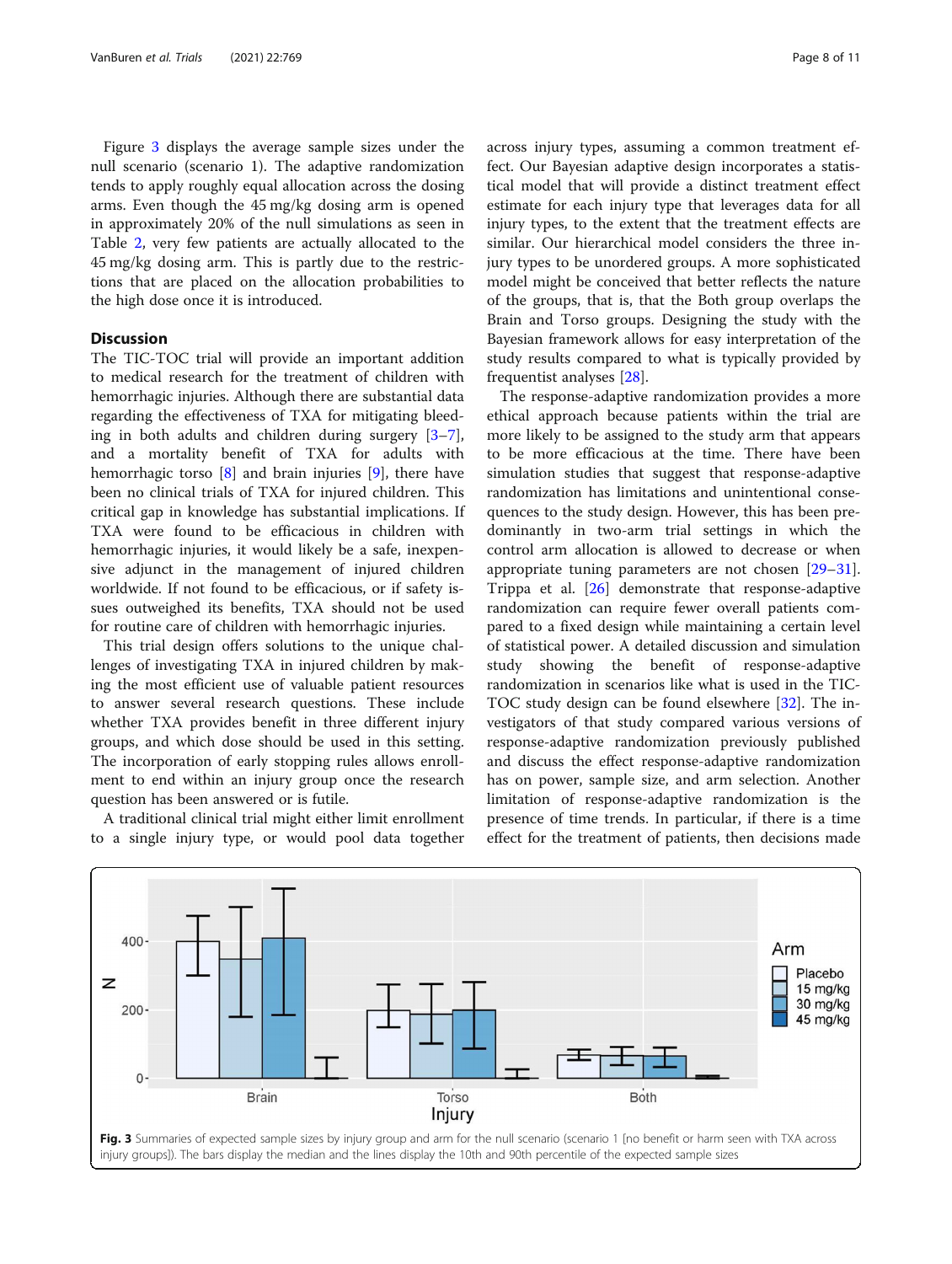earlier in a trial may not reflect what should have occurred at a later time (which might result in parameter drift in the ongoing model estimation). For this study population, the management of pediatric hemorrhagic trauma patients has not changed significantly in years. Due to the severity of the patient's situation, they are prioritized upon emergency department arrival so we do not believe there will be concerns for time trends during enrollment. In the unexpected situation where a time trend is observed, a time variable will be incorporated into the regression as described in Robertson [[33](#page-10-0)].

In pediatric surgery, up to 100 mg/kg doses of TXA are used [\[6](#page-9-0)]. Therefore, there is clinical precedent to use higher doses than 30 mg/kg of TXA in children. However, we are taking a cautious approach, starting with lower doses and adaptively expanding randomization to the higher dose. Additionally, by targeting the dose that is estimated to have at least 80% of the treatment effect attributable to the maximum dose, the responseadaptive randomization algorithm will favor lower doses whenever they provide comparable efficacy to higher doses. There are potential limitations when adding a new dose to a study as illustrated by Lee [[34\]](#page-10-0) such as time trends, type I error inflation, and implementation challenges for existing patients. As discussed above, the presence of time trends is not expected in this population. This statistical design evaluates the dose response curve compared to placebo instead of a separate comparison for each individual dose which removes a common multiplicity concern. In addition, the type I error rates in each injury group have been verified through simulation. The study is implemented in a blinded fashion so concerns about the addition of the 45 mg/kg arm is mitigated by the fact that only certain unblinded personnel will be aware of what each patient has received. We have chosen to restrict the maximum allowed proportion initially allocated to the 45 mg/kg arm to 20%, recognizing that this does not allow a substantial number of patients to be monitored at the 45 mg/kg arm for safety events. In the rare event that there is a safety concern with 45 mg/kg, we would likely observe a safety signal among the placebo, 15 mg/kg, and 30 mg/kg arms earlier in the trial before that arm is opened during a regularly scheduled data and safety monitoring board review.

In multi-arm trials, using a dose-response curve has many benefits compared to estimating the response for each dose separately [\[35](#page-10-0)]. In a traditional trial, patients may be allocated to a higher dose immediately which could lead to safety concerns or which might not consider a higher dose and lose the possibility of detecting the treatment effect of an optimal dose. Using the Bayesian adaptive approach, we open a higher dose in a systematic fashion based on accumulating data. This is conceptually similar to phase I dose escalation trials [[36\]](#page-10-0). The model also adjusts for multiplicities so there is no penalty for multiple arms. Incorporating this structure reduces the variances when looking at trends between doses.

The hyperbolic  $E_{max}$  model has been extended in previous settings, for example to accommodate nonmonotonic dose-response relationships [\[37\]](#page-10-0). The TIC-TOC study will implement a different extension of the hyperbolic  $E_{max}$  model to allow for incorporation of multiple injury groups into a single analysis. The hierarchical structure allows for the more robust inference of less prevalent injuries such as the group of children with both brain and torso injuries. Other methods have implemented these structures in the past [\[12](#page-9-0), [25](#page-10-0)].

During the process of designing this trial, we considered a range of parameters controlling the extent of borrowing across injury types through the hierarchical model. We also explored different stopping boundaries. Due to the safety profile of TXA and what has been established regarding the efficacy signal in adults, we designed this trial to provide a definitive answer (efficacy or futility) of whether TXA should be given to children who experience a traumatic hemorrhagic injury. We chose a less aggressive futility rule to provide the robust evidence needed to avoid using TXA if it does not improve outcomes for children in emergency situations. After considering the operating characteristics of each of these design variants, the design described above was selected, as it provided adequate power for the anticipated treatment effect scenario while not inflating the false positive rate beyond a reasonable degree due to the borrowing across injury types. These selected stopping boundaries provide operating characteristics with reasonable trade-offs in the sample size distributions.

At the end of the trial, if efficacy has been declared in the Torso injury and Brain injury groups, but not yet in the Both injury group, we provide a method for analyzing the Both group to reach a more appropriate conclusion about the potential benefit of TXA in that arm. This process incorporates clinical reasoning into the statistical model. In a scenario in which efficacy is demonstrated in the Torso and the Brain injury groups, it would be intuitive to think it would be efficacious in the Both injury group. Designing the analyses this way allows us to make informative decisions about the Both injury group (e.g., what is the optimal dose that providers should use in practice) without completely disregarding the collected data from the Both group. This design still controls the type I error rate in each injury group under the global null scenario (i.e., no benefit in any injury group).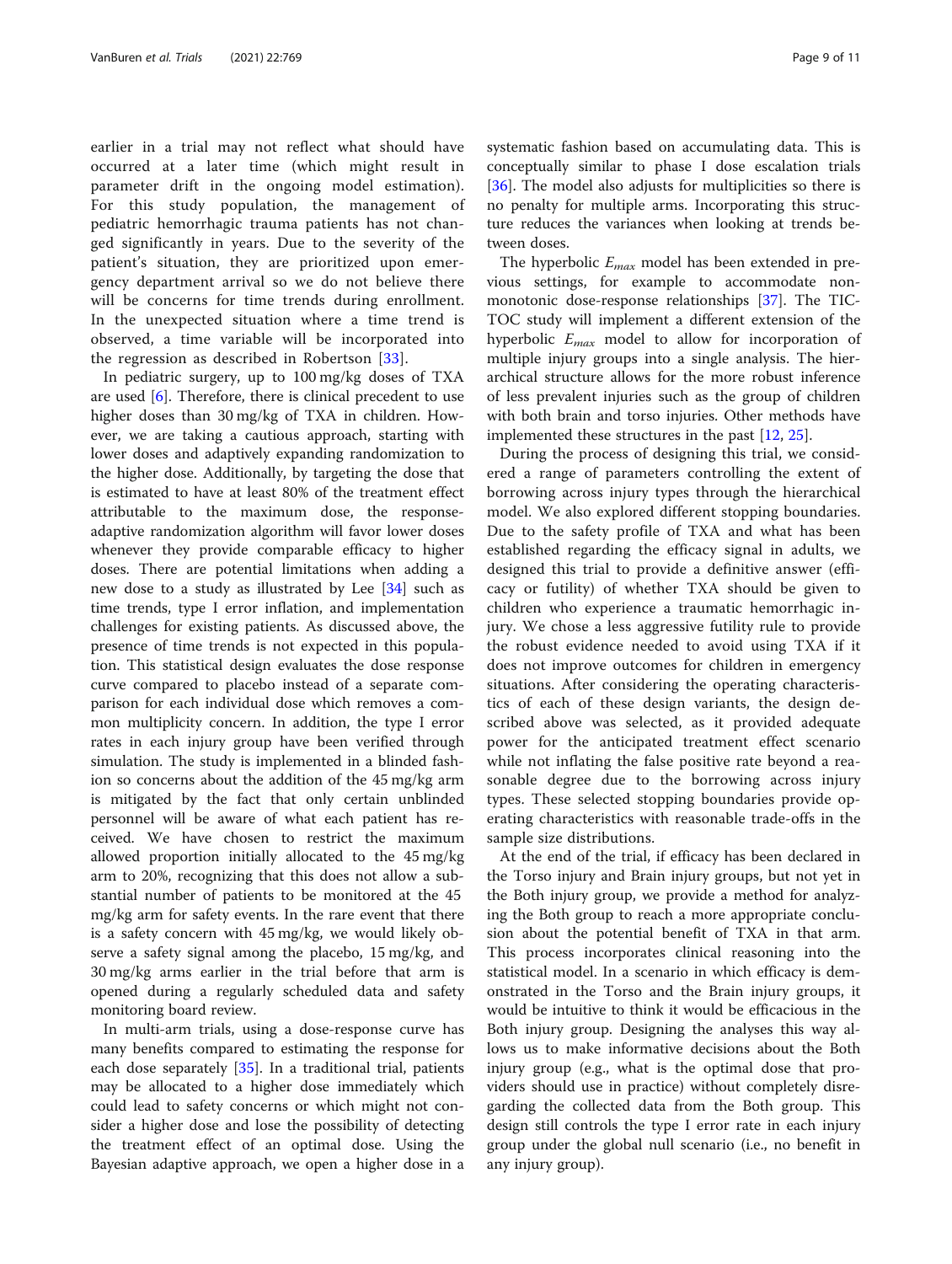# <span id="page-9-0"></span>Conclusion

The TIC-TOC trial will provide critical information to medical research for the treatment of children with hemorrhage injuries. Existing established trial methods have been incorporated into this novel Bayesian adaptive design to increase the efficiency of the study. The design allows for inferences of optimal design in various types of injuries and allocates more patients to doses that appear to be most beneficial throughout the study. It would not be feasible to study children with multiple trauma consisting of both brain and torso injuries without this design. At the end of the trial, investigators will have better guidance of whether TXA is efficacious for children with hemorrhagic injuries and what dose of TXA to use for the specific injury types.

#### Abbreviations

AUC: Area under the curve; CRASH: Clinical Randomization of an Antifibrinolytic in Significant Hemorrhage; PedsQL: Pediatric Quality of Life Inventory; TIC-TOC: Traumatic Injury Clinical Trial Evaluating Tranexamic Acid in Children; TXA: Tranexamic acid

# Supplementary Information

The online version contains supplementary material available at [https://doi.](https://doi.org/10.1186/s13063-021-05737-0) [org/10.1186/s13063-021-05737-0.](https://doi.org/10.1186/s13063-021-05737-0)

Additional file 1.

#### Acknowledgements

Not applicable

#### Authors' contributions

JVB drafted manuscript. TCC, RJL, and AM contributed to statistical design. DKN, NK, RJL, and JMD provided clinical input to design. All authors reviewed and approved manuscript.

#### Funding

Research reported in this publication was supported by the National Heart, Lung, and Blood Institute (NHLBI) of the National Institutes of Health under Award Number R34HL135214. Additional support has been provided by the Utah Trial Innovation Center funded by the National Center for Advancing Translational Sciences (NCATS) under cooperative agreement U24TR001597. The content is solely the responsibility of the authors and does not necessarily represent the official views of the National Institutes of Health. This project is also supported in part by the Health Resources and Services Administration (HRSA), Maternal and Child Health Bureau (MCHB), Emergency Medical Services for Children (EMSC) Network Development Demonstration Program under cooperative agreements U03MC00008, U03MC00001, U03MC00003, U03MC00006, U03MC00007, U03MC22684, U03MC22685, and EMSC Data Center Grant Award UJ5MC30824. This information or content and conclusions are those of the author and should not be construed as the official position or policy of, nor should any endorsements be inferred by HRSA, HHS, or the US Government. The funding organizations had no role in the design and conduct of the study; collection, management, analysis, and interpretation of the data; preparation, review, or approval of the manuscript; and decision to submit the manuscript for publication. This trial was initially designed through the Clinical Trials Methodological Course (R25 NS088248).

# Availability of data and materials

All data in this manuscript were simulated.

# **Declarations**

#### Ethics approval and consent to participate

The University of Utah Institutional Review Board will act as the IRB of record for this trial once funded.

#### Consent for publication

Not applicable

#### Competing interests

The authors declare that they have no competing interests.

#### Author details

<sup>1</sup>Department of Pediatrics, University of Utah School of Medicine, 295 Chipeta Way, Salt Lake City, UT 84108, USA. <sup>2</sup>Department of Emergency Medicine, University of California, Davis School of Medicine, Sacramento, CA 95817, USA. <sup>3</sup>Department of Pediatrics, University of California, Davis School of Medicine, Sacramento, CA 95817, USA. <sup>4</sup>Department of Emergency Medicine, Harbor-UCLA Medical Center, Torrance, CA 90509, USA. <sup>5</sup>Berry Consultants, LLC, Austin, TX 78746, USA.

# Received: 11 June 2021 Accepted: 20 October 2021<br>Published online: 04 November 2021

#### References

- 1. 10 leading causes of death by age group: Centers for Disease Control and Prevention; [Available from: [https://www.cdc.gov/injury/images/lc-charts/lea](https://www.cdc.gov/injury/images/lc-charts/leading_causes_of_death_by_age_group_2018_1100w850h.jpg) [ding\\_causes\\_of\\_death\\_by\\_age\\_group\\_2018\\_1100w850h.jpg](https://www.cdc.gov/injury/images/lc-charts/leading_causes_of_death_by_age_group_2018_1100w850h.jpg).
- 2. Gruen RL, Brohi K, Schreiber M, Balogh ZJ, Pitt V, Narayan M, et al. Haemorrhage control in severely injured patients. Lancet (London, England). 2012;380(9847):1099–108.
- 3. Hasegawa T, Oshima Y, Maruo A, Matsuhisa H, Tanaka A, Noda R, et al. Intraoperative tranexamic acid in pediatric bloodless cardiac surgery. Asian Cardiovasc Thorac Ann. 2014;22(9):1039–45. [https://doi.org/10.1177/02184](https://doi.org/10.1177/0218492314527991) [92314527991](https://doi.org/10.1177/0218492314527991).
- 4. Pasquali SK, Li JS, He X, Jacobs ML, O'Brien SM, Hall M, et al. Comparative analysis of antifibrinolytic medications in pediatric heart surgery. J Thorac Cardiovasc Surg. 2012;143(3):550–7. [https://doi.org/10.1](https://doi.org/10.1016/j.jtcvs.2011.06.048) [016/j.jtcvs.2011.06.048.](https://doi.org/10.1016/j.jtcvs.2011.06.048)
- Shimizu K, Toda Y, Iwasaki T, Takeuchi M, Morimatsu H, Egi M, et al. Effect of tranexamic acid on blood loss in pediatric cardiac surgery: a randomized trial. J Anesth. 2011;25(6):823–30. [https://doi.org/10.1007/s00540-011-1235-z.](https://doi.org/10.1007/s00540-011-1235-z)
- 6. Faraoni D, Goobie SM. The efficacy of antifibrinolytic drugs in children undergoing noncardiac surgery: a systematic review of the literature. Anesth Anal. 2014;118(3):628–36. [https://doi.org/10.1213/ANE.](https://doi.org/10.1213/ANE.0000000000000080) [0000000000000080](https://doi.org/10.1213/ANE.0000000000000080).
- Ker K, Edwards P, Perel P, Shakur H, Roberts I. Effect of tranexamic acid on surgical bleeding: systematic review and cumulative meta-analysis. BMJ : British Medical Journal. 2012;344(may17 1):e3054. [https://doi.org/10.1136/](https://doi.org/10.1136/bmj.e3054) [bmj.e3054](https://doi.org/10.1136/bmj.e3054).
- 8. Roberts I, Shakur H, Coats T, Hunt B, Balogun E, Barnetson L, et al. The CRASH-2 trial: a randomised controlled trial and economic evaluation of the effects of tranexamic acid on death, vascular occlusive events and transfusion requirement in bleeding trauma patients. Health Technol Assess (Winch Eng). 2013;17(10):1–79.
- 9. Collaborators C-T. Effects of tranexamic acid on death, disability, vascular occlusive events and other morbidities in patients with acute traumatic brain injury (CRASH-3): a randomised, placebo-controlled trial. Lancet (London, England). 2019;394(10210):1713–23.
- 10. Nishijima DK, Kuppermann N, Roberts I, VanBuren JM, Tancredi DJ. The effect of tranexamic acid on functional outcomes: an exploratory analysis of the CRASH-2 randomized controlled trial. Ann Emerg Med. 2019;74(1):79–87. <https://doi.org/10.1016/j.annemergmed.2018.11.018>.
- 11. Nishijima DK, VanBuren J, Hewes HA, Myers SR, Stanley RM, Adelson PD, et al. Traumatic injury clinical trial evaluating tranexamic acid in children (TIC-TOC): study protocol for a pilot randomized controlled trial. Trials. 2018; 19(1):593. <https://doi.org/10.1186/s13063-018-2974-z>.
- 12. Quintana M, Viele K, Lewis RJ. Bayesian analysis: using prior information to interpret the results of clinical trials. JAMA. 2017;318(16):1605–6. [https://doi.](https://doi.org/10.1001/jama.2017.15574) [org/10.1001/jama.2017.15574.](https://doi.org/10.1001/jama.2017.15574)